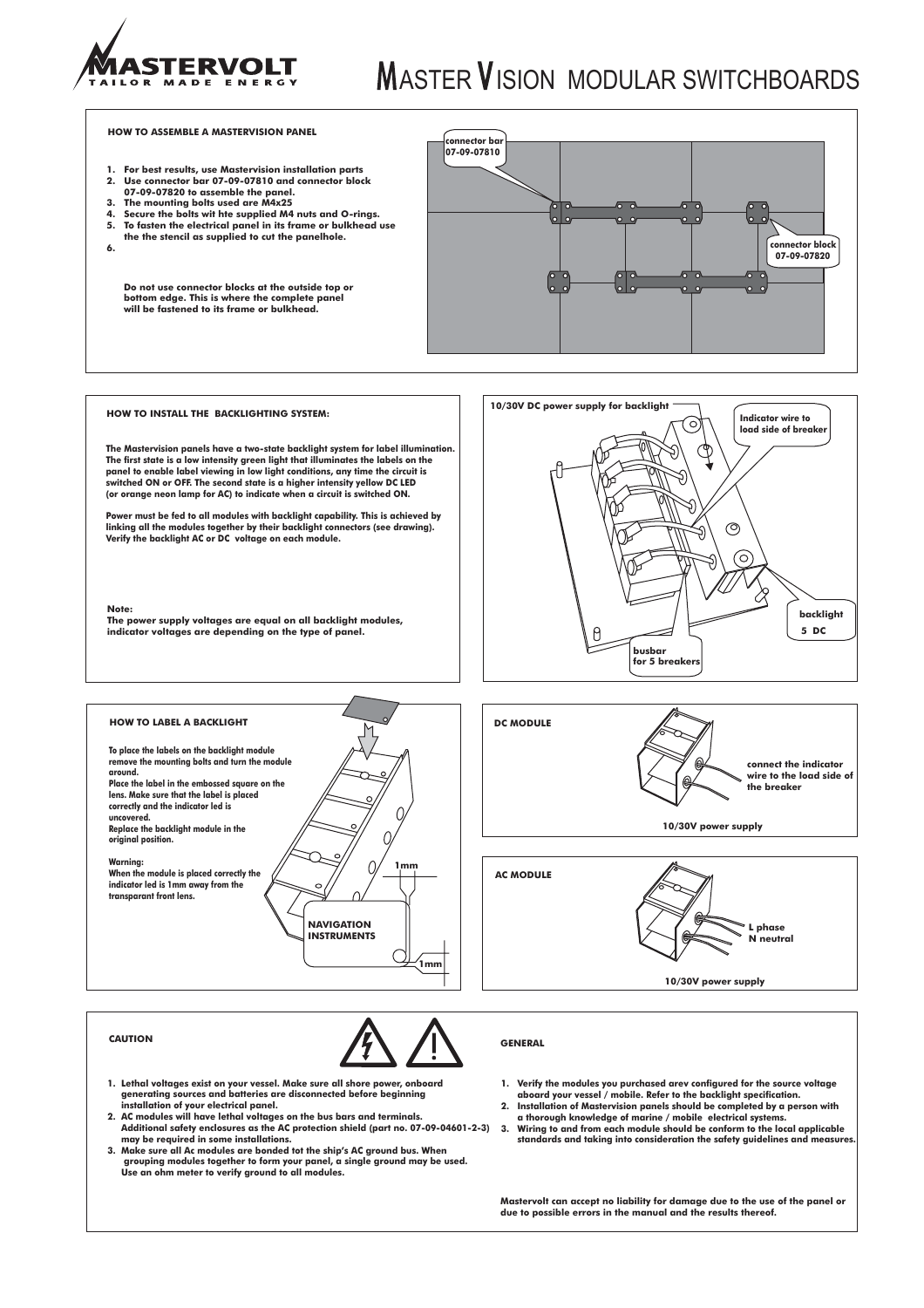![](_page_1_Picture_0.jpeg)

# **MASTER VISION MODULAR SWITCHBOARDS** ASTER ISION MODULAR SWITCHBOARDS

| INFO@MASTERVOLT.COM<br>Mastervolt/22-04-00                                                                     |                   |                                                                                                                 | O<br>σ<br>$\overline{Q}$<br>o<br>ſÓ<br>$\circ$<br>$\overline{\mathcal{Q}}$<br>$\circ$  | ା<br>ତ<br>$\circ$<br>$\overline{Q}$                                                                                                                            |                                              |                                |                                                                                                                                  |                                                                                                                                  | $\circ$<br>$\circ$<br>panel lights<br>mass<br>charger<br>$\circ$<br>C<br>outlets<br>AC 220 V<br>main<br>breaker                                                         |                                                   |                                                                                                       |                         |
|----------------------------------------------------------------------------------------------------------------|-------------------|-----------------------------------------------------------------------------------------------------------------|----------------------------------------------------------------------------------------|----------------------------------------------------------------------------------------------------------------------------------------------------------------|----------------------------------------------|--------------------------------|----------------------------------------------------------------------------------------------------------------------------------|----------------------------------------------------------------------------------------------------------------------------------|-------------------------------------------------------------------------------------------------------------------------------------------------------------------------|---------------------------------------------------|-------------------------------------------------------------------------------------------------------|-------------------------|
| MASTERVOLT SNUDERSBERGWEG 93, T105 AN AMSTERDAM THE NETHERLANDS WWW.MASTERVOLT.COM<br>INSTALLATION ACCESSORIES | PANEL SWITCHES    | rockerswitch on-off-on 8A black<br>rockerswitch on-off 8A black                                                 | t<br>G<br>े<br>०                                                                       | connector block 25x20mm to connect 2 panels<br>connector bar 145x20mm to connect 3 panels<br>bus bar to connect 5 breakers<br>bus bar to connect 2 breakers    |                                              |                                | terminal screws - hex. 10/32 -for breakers AD series (10 each)<br>terminal screws - hex. 8/32 - for breakers MD series (10 each) |                                                                                                                                  | labelsheet 1 with 143 labels englisch<br>labelsheet 4 with 143 labels german<br>abelsheet 2 with 143 labels dutch<br>labelsheet 3 with 143 labels french                |                                                   | AC protectionshield for panel 2<br>AC protectionshield for panel 3<br>AC protectionshield for panel 1 |                         |
|                                                                                                                |                   | 07-09-07610<br>07-09-07620                                                                                      | INSTALLATION COMPONENTS                                                                | 07-09-07820<br>07-09-07840<br>$07 - 09 - 07810$                                                                                                                | 07-09-07830                                  |                                | 07-09-05710<br>07-09-05700                                                                                                       | <b>LABELSHEETS</b>                                                                                                               | 07-09-07910<br>07-09-07920<br>07-09-07930<br>07-09-07940                                                                                                                | AC PROTECTION SETS                                | 07-09-04602<br>07-09-04601                                                                            | 07-09-04603             |
|                                                                                                                |                   |                                                                                                                 |                                                                                        |                                                                                                                                                                |                                              |                                |                                                                                                                                  | luard                                                                                                                            |                                                                                                                                                                         |                                                   |                                                                                                       |                         |
|                                                                                                                |                   | backlight module 5 labels 12/24V DC<br>backlight module 2 labels 12/24V DC<br>backlight module 5 labels 230V AC | LED 12/24V 3mm flathead yellow (prewired) 10 each<br>backlight module 2 labels 230V AC | LED 12/24V 3mm flathead (4 x yellow/ 4 x green/ 2 x red)<br>LED 12/24V 3mm flathead green (prewired) 10 each<br>LED 12/24V 3mm flathead red (prewired) 10 each | neon lamp 230V 6mm orange (prewired) 10 each | CIRQUIT BREAKERS CARLINGSWITCH | circuit breaker type rocker AD 2 pole max 50A red<br>circuit breaker type rocker AD 1 pole max 50A red                           | circuit breaker type rocker AD 1 pole max 50A red with fingerg<br>circuit breaker type rocker AD 1 pole max 50A red push to rese | circuit breaker type rocker CD 1 pole max 190A red (B-3-BS)<br>circuit breaker type rocker CD 2 pole max 100A red<br>circuit breaker type rocker CD 1 pole max 100A red | circuit breaker type rocker MD 1 pole max 25A red | panel hole plug M series rocker<br>panel hole plug A series rocker                                    | = breaker current value |
|                                                                                                                | BACKLIGHT MODULES | $07 - 09 - 04310$<br>07-09-04312<br>07-09-04320                                                                 | 07-09-04400<br>07-09-04322                                                             | 07-09-04406<br>07-09-04402<br>07-09-04404                                                                                                                      | 07-09-04500                                  |                                | 07-09-050xx<br>$07 - 09 - 051xx$                                                                                                 | 07-09-05093<br>07-09-05091                                                                                                       | 07-09-052xx<br>$07 - 09 - 053xx$<br>07-09-05301                                                                                                                         | $07 - 09 - 052xx$                                 | 07-09-05600<br>07-09-05610                                                                            | ✖                       |